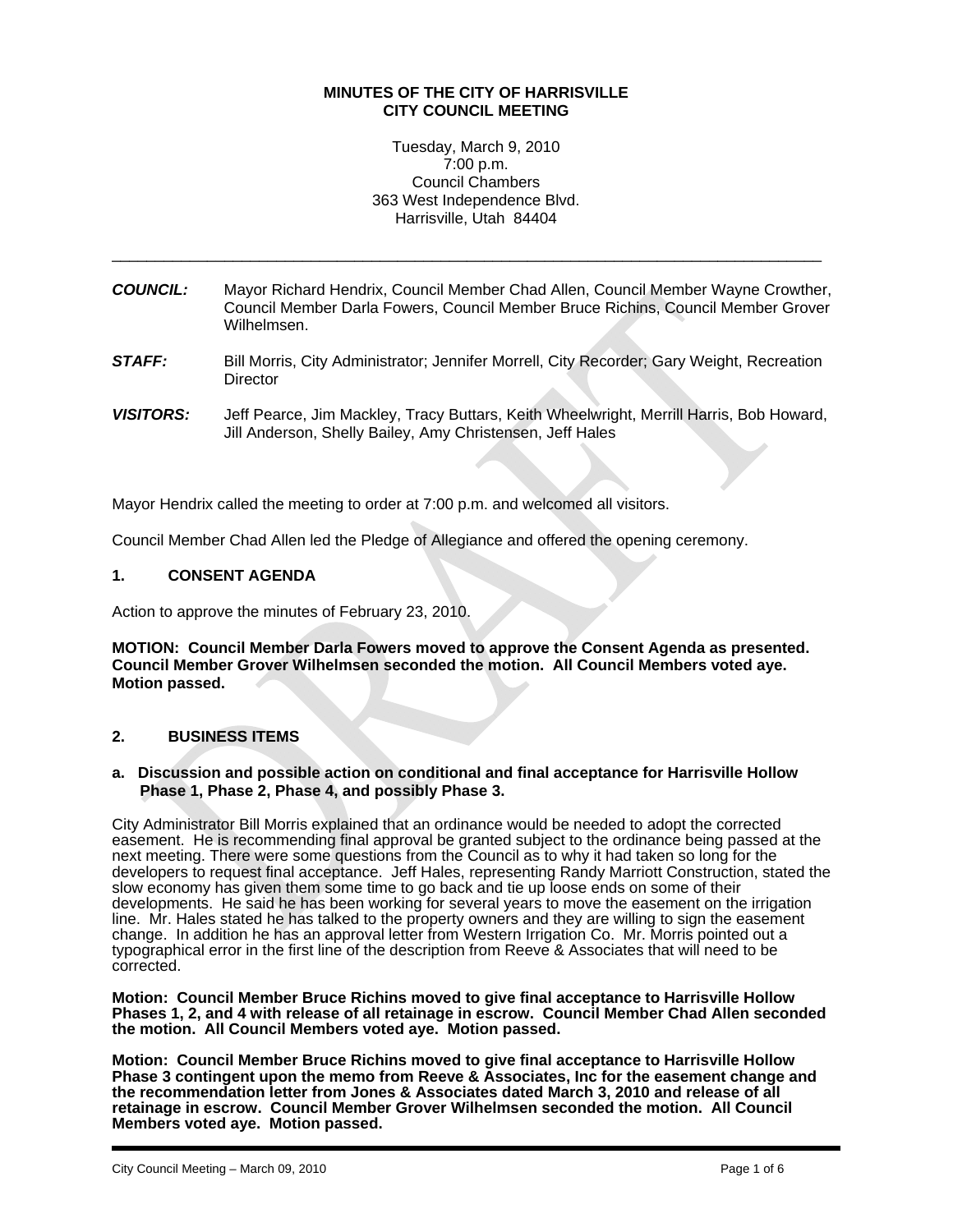## **b. Discussion and possible action on bids for Public Works projects.**

Public Works Director Gene Bingham referred to his memo dated March 3, 2010 regarding spring crack seal projects. Mr. Bingham said M&M Asphalt Services has done great work in the past and he likes to solicit business from reputable contractors. Council Member Wayne Crowther asked who was awarded the contract the last two years. Mr. Bingham said it was Morgan Pavement who received it last year as they were the lowest bid.

Mr. Bingham explained that he does bids on a point to point basis based on the amount of road that needs sealed and not on a tonnage basis. Council Member Darla Fowers asked where the work would be focused. Mr. Bingham said it was throughout the city and was based on road inspections performed by his department. Council Member Chad Allen asked how often crack sealing is performed. Mr. Bingham said it is done at least once a year, usually in the spring, but sometimes twice depending on the weather.

**Motion: Council Member Wayne Crowther made a motion to approve the contract with M&M Asphalt Services for the 2010 spring crack sealing for the price of \$16,475.00. Council Member Darla Fowers seconded the motion. All Council Members voted aye. Motion passed.** 

#### **c. Discussion and possible action on Ordinance No. 415, Property Not Needed as Evidence and Unclaimed Property.**

Sergeant Keith Wheelwright discussed the current state code requiring the City Council to grant approval each time unclaimed property is disposed of. He said the unclaimed property consists of found items or items held as evidence where they cannot locate the owner, or items that have been seized as evidence but reverted back to the City by the prosecution. Sgt Wheelwright said the purpose of this ordinance is to govern disposal and give the Police Chief and Mayor the authority to make decisions on property disposal without going to the Council each time.

Council Member Allen asked what they have done in the past. Sgt Wheelwright said they have allowed unclaimed cash to accumulate, fire arms are disposed of according to the criminal code, some items are donated to charity, and some items have been reused. He said this ordinance would give the City authority to charge storage fees. The Mayor asked about unclaimed cash. Sgt Wheelwright said cash is viewed as tangible property unless it is money seized as evidence. If that is the case it is usually handled by the narcotics strike force and reverts back to the state.

Council Member Allen asked how they dispose of firearms. Sgt Wheelwright said if it was used in a crime it is confiscated by the City and disposed of as the Chief of Police sees fit. In most cases they are traded for ammunition or other firearms that can be used as duty weapons. In some cases the weapon is put into service. If the firearm is non-usable it is destroyed. Firearms are returned if the owner can be identified. Council Member Richins asked about the property in the conference room. Sgt Wheelwright said it is property recovered from residential burglaries that now belongs to the insurance companies who have paid out on the claim. He also added that bicycles have been donated to the Swanson Foundation.

Council Member Fowers had a question about section 05.14.060 paragraph 3 – Finality. She wondered if there was a state law citation that should be inserted there. Mr. Morris said there was not. She also had some typographical errors that will need to be corrected. Council Member Crowther asked about retention of disposal records and how long evidence is kept. Mr. Morris and Sgt Wheelwright discussed the police record retention schedule. Everything is kept on the police report for seven years and the evidence is kept for 180 days unless it is required for a case.

**Motion: Council Member Darla Fowers moved to adopt Harrisville City Ordinance No. 415, property not needed as evidence and unclaimed property, as presented with correction of typographical errors. Council Member Grover Wilhelmsen seconded the motion. Roll call vote. Council Members Allen, Richins, Wilhelmsen, Fowers, and Crowther voted yes. Motion passed.** 

### **d. Staff reports on various projects.**

Mr. Morris said the radar trailer has been put together. He thanked Gene Bingham and his crew for assembling it saying it was sent without keys for the lock and only one sign for 30mph. Mr. Bingham said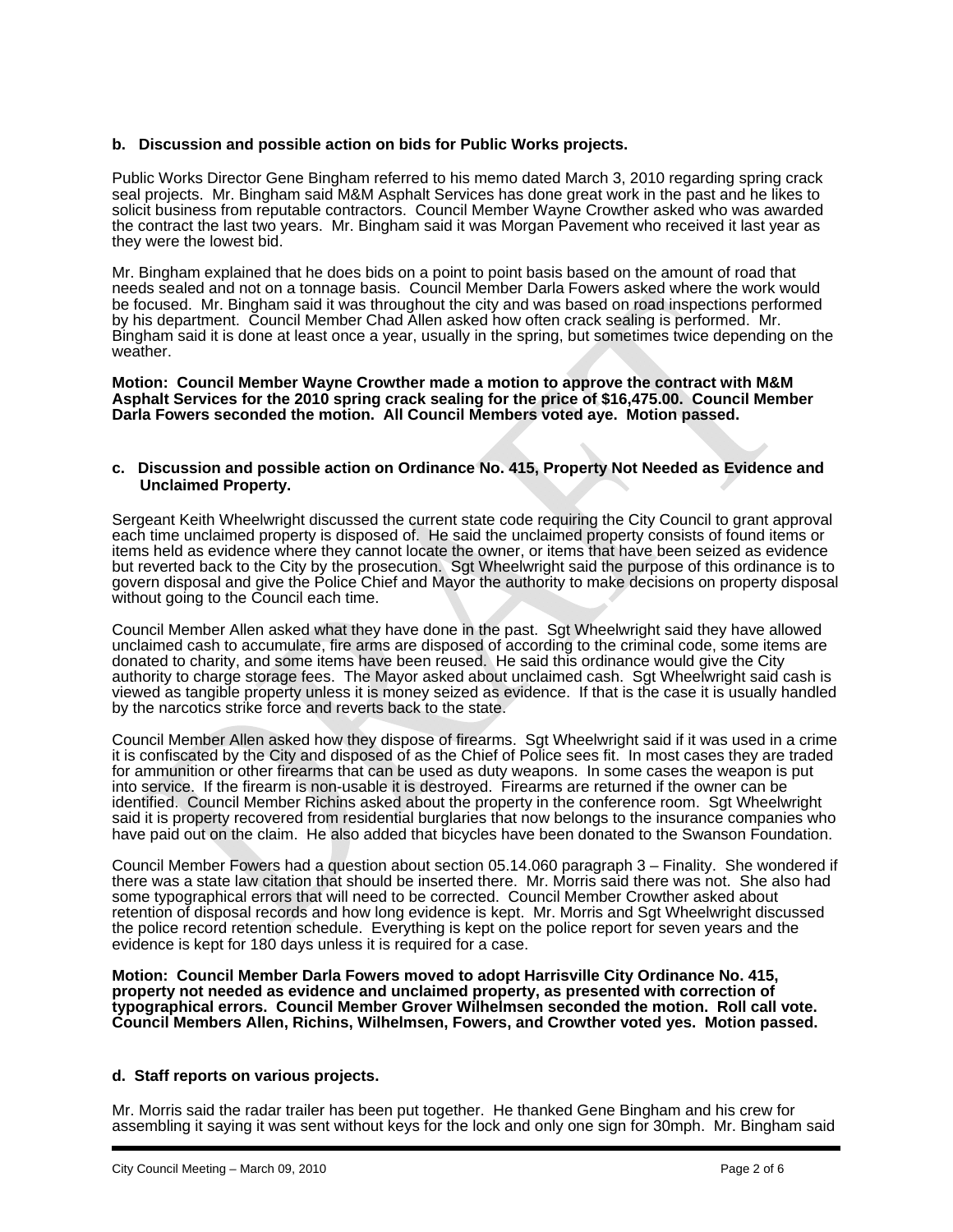the keys have been mailed and they have ordered more signs. Discussion about how things were going with the reimbursement from the grant.

Mr. Morris told the Council the RAMP Grant has been approved. He said the City was awarded \$100,000. This was less than what was requested and will require a cut back of \$50,000 on the splash pad and \$50,000 on park improvements.

Mr. Morris explained that in light of the RAMP grant and the work that needs to begin in the park, Gary Weight, Parks and Recreation Director, is here to talk about how to work around the baseball and softball season. Mr. Morris said the City will hold off on reconstruction until after the baseball/softball season and indicated Mr. Weight has put together a field availability schedule. Mayor Hendrix stated there were no plans to cancel baseball.

Mr. Weight said there are some concerns as to when construction will take place and what will be done first. He said he has contacted the various Jr. Highs to see if they can help us out if we need to use their fields. He referred to the field availability schedule showing the City had 20 baseball teams and 8 softball teams last year. He discussed how the fields are numbered and said there is a growing level of interest for the sport. Mr. Weight explained that last year the lower fields were under water for three of the six weeks they played and he had to take the games to neighboring cities. He also said the City does not<br>have a field big enough for 8<sup>th</sup> and 9<sup>th</sup> grade boys so all the games are played away. He explained that every grade has a different distance and pitching mound. Mr. Weight said the parents he has talked to are concerned with where the program is headed. He said they want to play home games at home and feel like they are getting their moneys worth. His question for the Council is whether the City is going to have facilities to take care of 28 teams this year.

Some general discussion took place on future field locations and this year's field reconstruction. Mayor Hendrix acknowledged that it is still in the planning stages. Mr. Weight said the biggest problem is they spend hours getting a field prepared and looking good only to have it be flooded. He said their first game takes place on May 17<sup>th</sup> but they need to start practicing two weeks before.

Council Member Richins said he heard neighboring cities would not be able or willing to facilitate our teams if the fields were flooded again this year. Mr. Weight confirmed that was true saying they could probably count on neighboring cities for a couple of games but not the twenty seven games that were flooded out last year.

Mr. Weight asked about the possibility of getting more dirt for field 5 and mentioned the people in attendance were here to show support for the baseball/softball program and want to see if the City is going to have  $8<sup>th</sup>/9<sup>th</sup>$  grade teams. He said all of these games have been played away in the past because the City doesn't have the fields to accommodate them. Some discussion on how one of the<br>fields could be modified to suit the 8<sup>th</sup>/9<sup>th</sup> grade teams. Mr. Weight asked if anyone knew if Coca Cola or Pepsi still donate money for score boards.

Gene Bingham stated the first and foremost function of the fields being discussed is as a detention basin. There were some questions and discussion about how the basin drain is functioning. Mr. Bingham said the ball field is the lowest spot in the whole basin and can take three to four days to dry out after it has drained. He said it serves its main purpose as a detention basin; unfortunately it is not conducive to playing ball. Council Member Richins asked Mr. Bingham where all the water comes from. Mr. Bingham said it comes from the regional basin and from Four Mile Creek. He said it is also an overflow from Western Canal; however, most of if comes from Four Mile Creek. He said it is a regional basin and most of the water coming in is not Harrisville generated water. Council Member Allen had a question about the boards and if they could be removed. Mr. Bingham said they could not.

Mr. Morris told the Council that the City lost the sewer line lawsuit. He said the City will not have to pay the other party's attorney fees but the City will not be reimbursed for our costs. Mayor Hendrix said it is over with; we will move on and learn from the experience.

# **3. PUBLIC COMMENTS**

Jill Anderson, 619 West Harrisville Road. Mrs. Anderson said she has been unable to attend the park meetings but would like to express her concerns about the proposed splash pad and potential cost of ongoing maintenance and liability insurance. She also stated a concern that one time money has been looked at for an ongoing project. She would prefer to see the money go toward ball field repairs. She stated her appreciation for Harrisville City recreation and cited health/obesity concerns for children and said the City recreation program is the only recreation many children get. She said the cost and time required for competitive teams is steep and the City recreation program has given her children a way to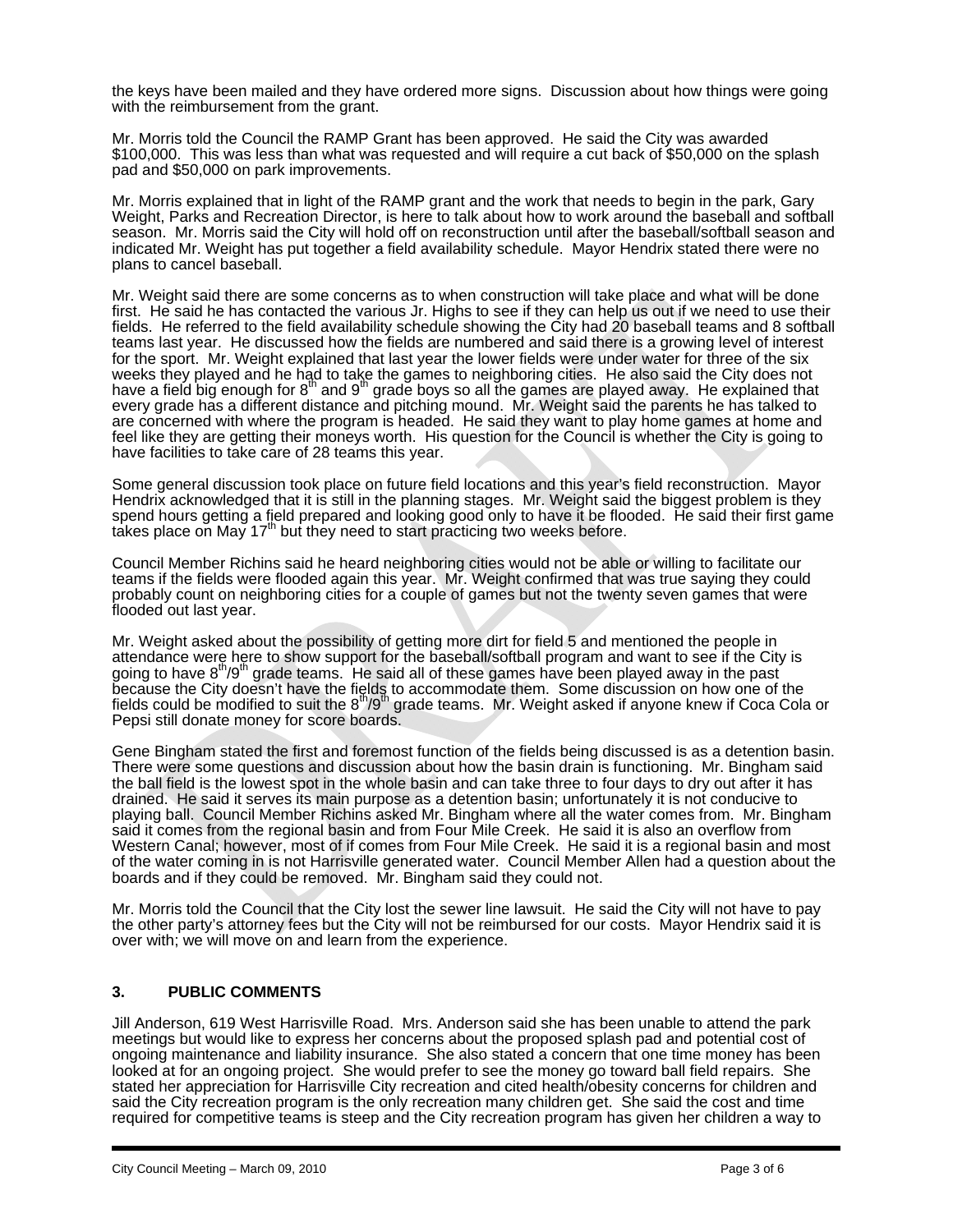participate in sports they wouldn't otherwise have been involved in. She asked that money is not taken away from adequate facilities and would like to see RAMP money used for development of softball fields.

Merrill Harris, works with Gary Weight, teacher/coach at Orion Jr. High. Mr. Harris stated he was approached by Mr. Weight to use the softball field at Orion Jr. High. He said voles are rampant and have destroyed their fields. He is concerned about having extra teams on the fields and would like to know what the plans are for providing fields for Harrisville's baseball/softball teams so they can adequately schedule their own games. Mayor Hendrix reiterated there would be no construction on the softball field until the season has ended. He was unsure if the same would be true for the three smaller practice fields.

Tracy Buttars, Hunting Creek, past coach for City recreation softball. He said of the ten games they played last year they were only able to play seven of those games and only two in Harrisville. He is also a competitive softball coach. He said his experience is that people become tired of playing recreation ball due to a lack of quality facilities and how the recreation programs are run and they look to competitive teams. Mr. Buttars stated competitive teams are being run out of cities that are more proactive in youth activities such as Brigham City, Clinton, and Kaysville. He discussed his ideas for reconstructing the fields or constructing new fields, such as a quad type field (4-plex), that could be used March through October to generate cash flow for the City. He said these types of ball complexes can be used for City recreation programs but also rented out to competitive teams for weekend tournaments. He stated he would be interested in participating in the planning and reconstruction efforts. He would also like to see the concentration be on a youth complex vs. an adult complex as there is nothing like that in this area.

Jeff Richardson, 750 West on the north end of Harrisville, City recreation coach and competitive baseball team coach. Mr. Richardson concurred with Mr. Buttars saying the competitive leagues are always looking for fields to play on. His concern is that they are playing less games each year and last year they were not able to play any of their games in the City, all had to be played away because of inadequate fields. He would like to see the City look at expanding the recreation league and start playing with Ogden City recreation as some surrounding cities have done. Mr. Richardson made a recommendation to improve the ball fields and invest more in youth recreation programs. He also supports the idea of replacing the lights and renting the fields out to competitive leagues. He feels doing that and running the concession stand would pay for the improvements.

Shelly Bailey, 110 E 1175 N. Mrs. Bailey stated she has paid to rent the bowery for her preschool graduation the past three years. In the past she has spent a great deal of time and effort cleaning up the bowery herself to have it ready. She is here to address several issues. First, she would like to request permission to use the City sound system and microphone. Mrs. Bailey said she is willing to put down a bigger deposit to cover damages. Second, she would like to know if there is some type of guarantee from the City on the conditions the bowery will be in when you pay to rent it. If not, she would like to know what her \$50 is paying for. She also asked if they could use the bleachers that are used for Little Miss Harrisville. Mayor Hendrix explained there is a City ordinance that prevents them from letting her use that equipment. He said the Council could consider making changes to it. Mayor Hendrix also said there was no way to guarantee the bowery will be clean. Mrs. Bailey said if she has to come and clean herself it would be nice to have a hose available or some brooms. Council Member Bruce Richins asked what date the graduation would be. Mrs. Bailey said she has reserved the bowery for May  $24<sup>th</sup>$ . Mayor Hendrix said they would take all of her requests into consideration.

Jim Mackley, Sentinel News and Freedom Coalition. Mr. Mackley stated that while working on municipal issues last year he learned there are two or three functions of city government: police power, working with utilities, and leaders/coordinators of community things. He asked the Council if that was correct. Council Member Richins said the City provides services. Mr. Mackley also offered to advertise unclaimed property in the Sentinel News.

### **4. MAYOR/COUNCIL FOLLOW-UP**

Mayor Hendrix reminded everyone that the Utah League of Cities & Towns registration for the mid-year conference needed to be turned in. Council Member Crowther talked about the disappointing turn out for the Park Committee open house. Jill Anderson and Tracy Buttars said they would be willing to serve on the Park Committee.

Council Member Wilhelmsen said the Heritage Days Committee would be meeting tomorrow night at Sue Russell's house. They are looking for volunteers for Heritage Days. Mayor Hendrix asked that something be put in the newsletter and on the website asking for volunteers.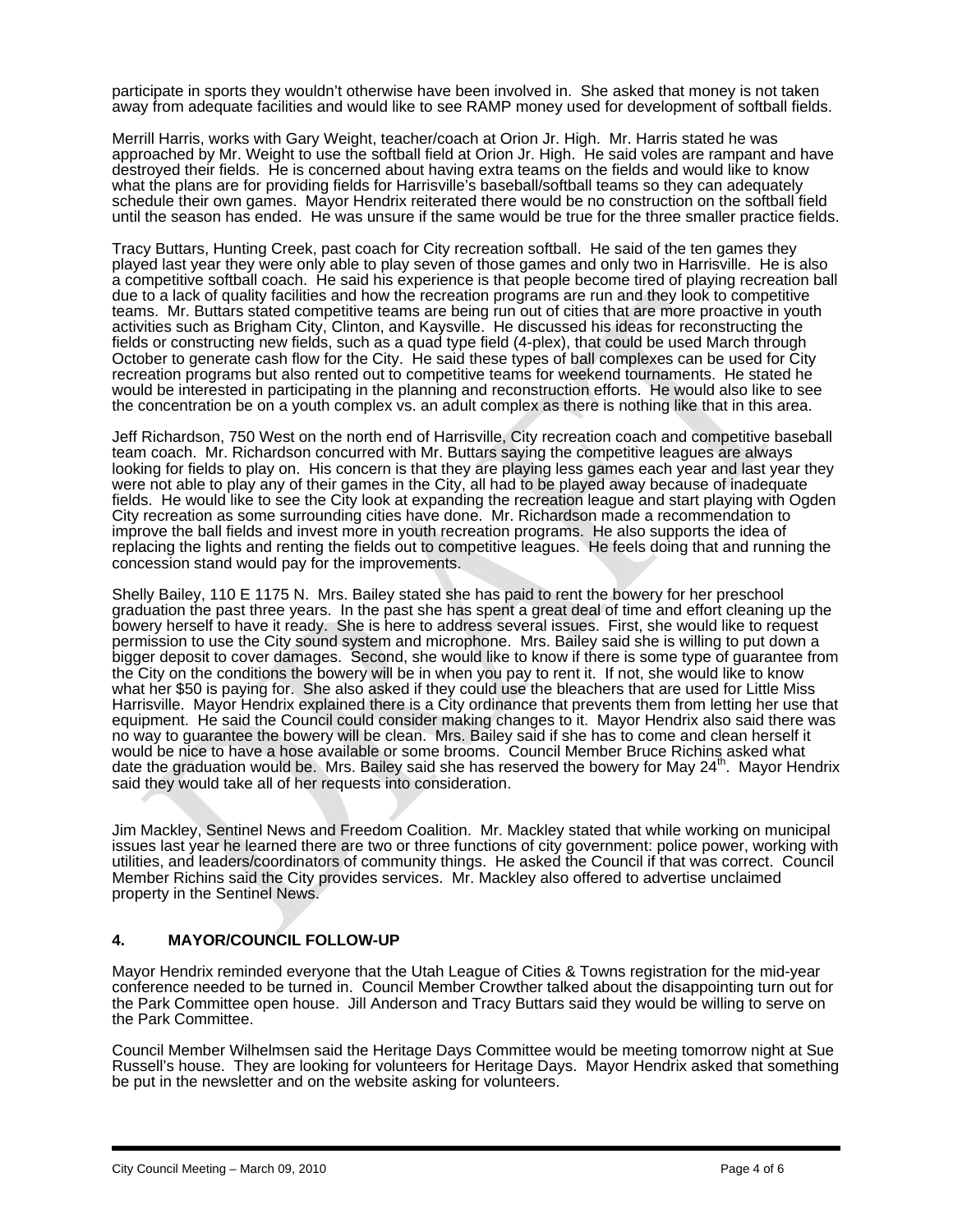# **5. ADJOURN**

# **Being no further business, Mayor Hendrix moved to adjourn the City Council meeting at 8:20 p.m.**

\_\_\_\_\_\_\_\_\_\_\_\_\_\_\_\_\_\_\_\_\_\_\_\_\_\_\_\_\_\_\_\_

*The content of the minutes is not intended, nor are they submitted, as a verbatim transcription of the meeting. These minutes are a brief overview of what occurred at the meeting.* 

|                                                  | <b>RICHARD HENDRIX</b><br><b>Mayor</b> |
|--------------------------------------------------|----------------------------------------|
| <b>ATTEST:</b>                                   |                                        |
| <b>JENNIFER MORRELL</b><br><b>City Recorder</b>  |                                        |
| Approved this 13 <sup>th</sup> day of March 2010 |                                        |
|                                                  |                                        |